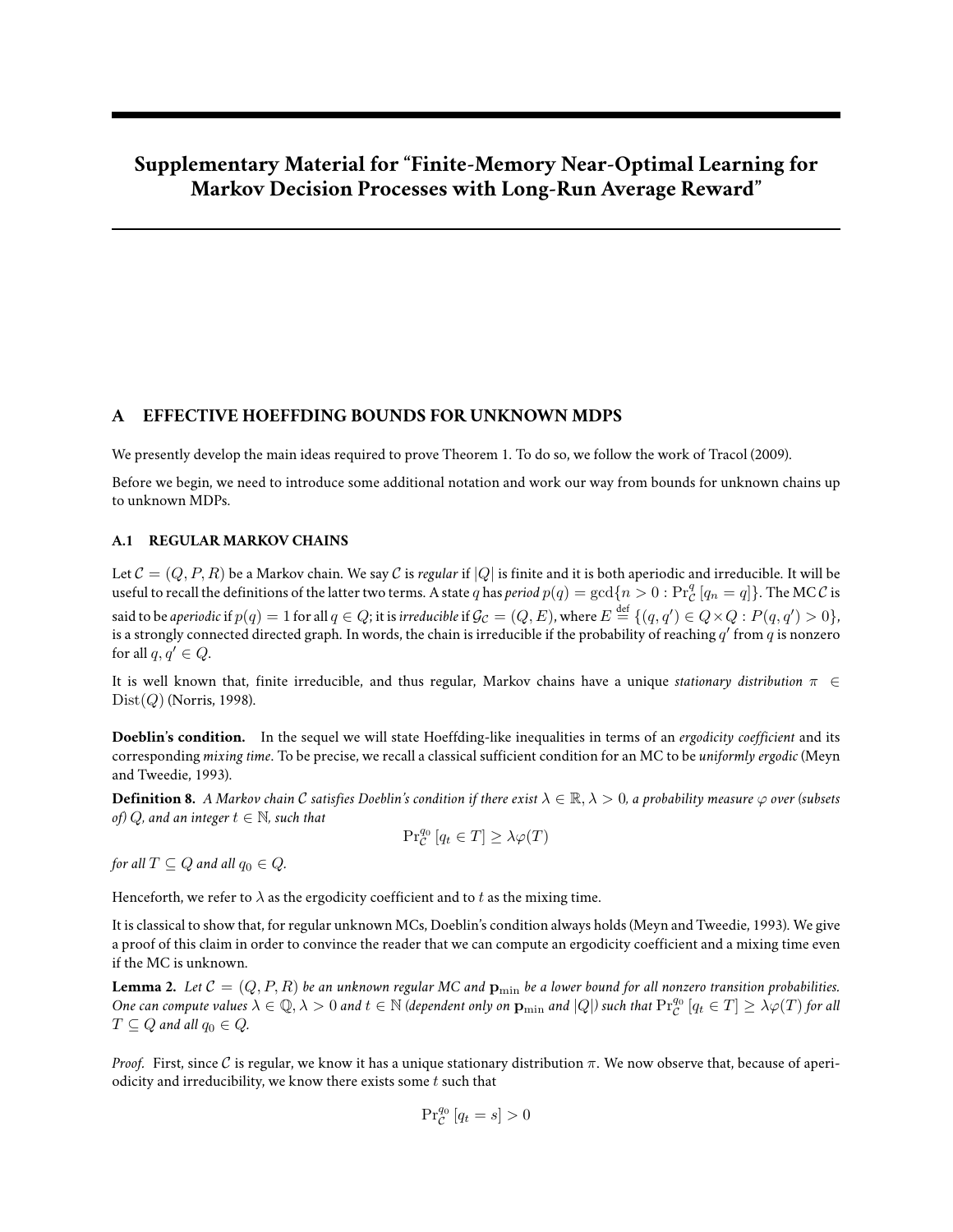for any  $q_0, s \in Q$ . To give one such t we need to recall some definitions.

Given a finite set  $N = \{a_1, \ldots, a_\ell\} \subseteq \mathbb{N}_{>0}$  of positive integers such that  $gcd(N) = 1$  we write  $g(N)$  to denote the Frobenius number: The maximal integer that cannot be obtained as a *conical combination* of the  $a_i$ , that is as a sum

$$
k_1a_1+\cdots+k_\ell a_\ell
$$

where  $k_1, \ldots, k_\ell \in \mathbb{N}$ . (Since the set of numbers that is not obtainable as such a conical combination is bounded by Schur's theorem,  $g(N)$  indeed exists.)

Let us set

$$
t = \max_{N \subseteq \{1, 2, \dots, |Q|\}} g(N) + 1.
$$

It should be clear that, since  $\mathcal C$  is regular, we have that

$$
\forall q_0, s \in Q : \Pr_{\mathcal{C}}^{q_0} \left[ q_t = s \right] \ge \mathbf{p}_{\min}^t > 0. \tag{1}
$$

Indeed, because of aperiodicity and the definition of the Frobenius number, a run prefix of length  $t'$  and nonzero probability exists from any state to any other state in the chain for any  $t'\geq t.$  To conclude, we set  $\lambda=\mathbf{p}_{\min}^t$  and  $\varphi=\pi$  and observe that Equation (1) implies that  $\Pr_{\mathcal{C}}^{q_0}\left[q_t=s\right]\cdot\lambda^{-1}\geq 1\geq \varphi(s).$  The desired result follows.

### **A.2 UNICHAIN MARKOV CHAINS**

Let  $C = (Q, P, R)$  be a Markov chain. We say C is *unichain* if it contains a unique maximal (w.r.t. state-set inclusion) irreducible sub-MC. In other words, the MC consists of a single recurrent class of states plus a possibly empty set of transient states. Note that unichain Markov chains also have a unique stationary distribution since almost all runs reach the unique maximal irreducible sub-MC (Baier and Katoen, 2008, Theorem 10.120).

From Lemma 2 and Proposition 2 in the work of Tracol (2009) we get the following.

**Proposition 2.** Let  $C = (Q, P, R)$  be an unknown finite unichain MC and  $\mathbf{p}_{\min}$  be a lower bound for all nonzero transition *probabilities. For all*  $\varepsilon \in (0, 1)$  *one can compute*  $K_0 \in \mathbb{N}$  *and*  $\alpha, \beta \in \mathbb{Q}, \alpha, \beta > 0$  *(dependent only on*  $\mathbf{p}_{\min}$ ,  $|Q|$ *, and*  $\varepsilon$ *) such that*

$$
\mathrm{Pr}_{\mathcal{C}}^{q_0}\left[\rho:\mathbf{Avg}_k(\rho)\geq \mathrm{E}_{\mathcal{C}}^{q_0}\left[\mathbf{Avg}_k\right]-\varepsilon\right]\geq 1-\alpha\cdot\exp(-k\cdot\beta\cdot\varepsilon^2)
$$

*for all*  $k > K_0$  *and all*  $q_0 \in Q$ *.* 

*Proof.* Tracol originally achieves this by decomposing  $C$  into its transient set of states and the regular sub-MC  $C'$  it contains. He then proceeds to decompose  $\mathcal C'$  into aperiodic components based on all residue classes modulo the period of states of  $\mathcal C'.$  Finally, he (essentially) uses Lemma 2 to obtain bounds for each such regular chain. Critically, to compute  $K_0,\alpha,\beta$ , he uses only  $\mathbf{p}_{\min}$ ,  $|Q|$ , the ergodicity coefficient of each regular sub-chain, as well as their mixing times.

Since  $\cal C$  is finite and the period of  $C'$  is bounded by  $|Q|$  we can compute  $K_0,\alpha,\beta$  taking all possible such decompositions into account. This allows us the flexibility of not having to rely on more information about P than just  $\mathbf{p}_{\min}$  and |Q|.  $\Box$ 

#### **A.3 FINITE-MEMORY UNICHAIN STRATEGIES FOR MDPS**

A strategy  $\sigma$  for an MDP  $\mathcal{M}=(Q,q_0,A,P,R)$  is said to be *unichain* if the induced MC  $\mathcal{M}^\sigma$  is a unichain MC. In the sequel we will be interested in such strategies which are additionally finite-state encodable. To obtain bounds for MDPs under finite-state unichain strategies we start by specializing our definition of induced MC.

Consider an MDP  $\mathcal{M} = (Q, q_0, A, P, R)$  and a finite-state strategy  $\sigma$  implemented by the stochastic Mealy machine  $\mathcal{T}=(M,m_0,f_u,f_o).$  The induced MC  $\mathcal{M}^\sigma$  can be constructed as the product of  $\mathcal M$  and  $\mathcal T$  to obtain a **finite** MC  $(Q', P', R')$  as follows.

- $Q' = (Q \times M \times A) \cup (Q \times M)$
- $\bullet$   $P'(\langle q',m',a' \rangle | s) = f_o(a'|m,q) \cdot P(q'|q,a')$  for any  $s \in \{\langle q,m,a \rangle, \langle q,m \rangle\}$  and  $a' \in \alpha(q)$  with  $(q,a',q') \in$  ${\rm supp}(P)$  and  $m'=f_u(m,q,r(q,a',q'))$
- and  $R'(s, \langle q', m', a' \rangle) = R(q, a, q')$  for any  $s \in \{ \langle q, m, a \rangle, \langle q, m \rangle \}$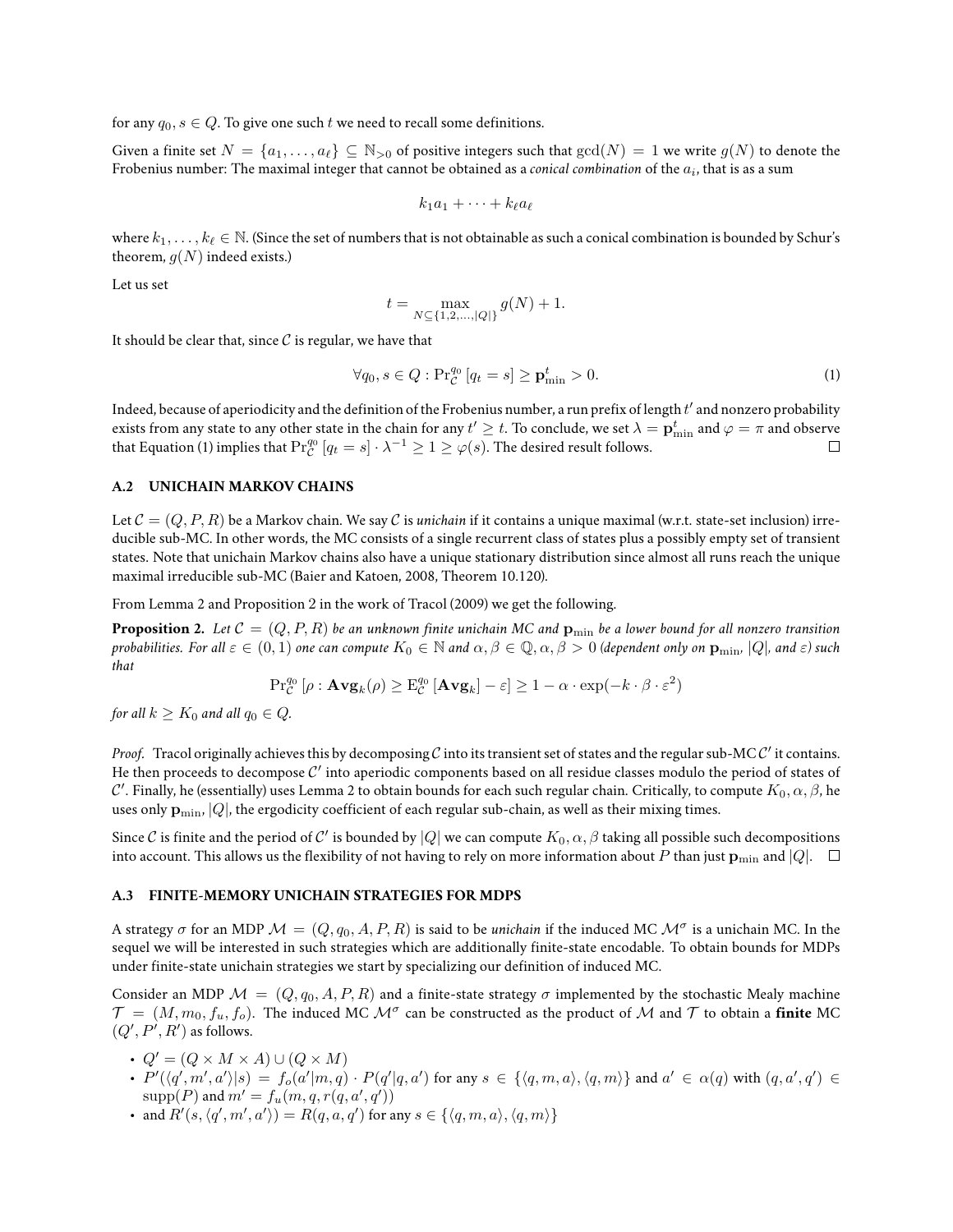For convenience, we write  $\Pr^{q_0}_{\mathcal{M}^\sigma}[\cdot]$  instead of  $\Pr^{ \langle q_0,m_0\rangle}_{\mathcal{M}^\sigma}[\cdot].$ 

We now argue that, for finite-state unichain strategies, the the limit of the expected averages and the expectation of the limit of the averages coincide. That is to say, the limit can be "pushed into the expectation operator".

**Lemma 3.** Let  $\mathcal{M} = (Q, q_0, A, P, R)$  be an unknown MDP and  $\sigma$  be a finite-state unichain strategy for  $\mathcal{M}$ .

$$
\mathrm{E}^{q_0}_{\mathcal{M}^{\sigma}}\left[\mathbf{MP}\right] = \liminf_{k \to \infty} \mathrm{E}^{q_0}_{\mathcal{M}^{\sigma}}\left[\mathbf{Avg}_k\right] = \limsup_{k \to \infty} \mathrm{E}^{q_0}_{\mathcal{M}^{\sigma}}\left[\mathbf{Avg}_k\right].
$$

*Proof.* Our approach consists in applying Lebesgue's dominated convergence theorem, which gives sufficient conditions for the equivalence between the limit of the expectation of functions and the expectation of their limit. Simply stated, we need the (pointwise) limit of the  $\mathbf{Avg}_k(\cdot)$  functions to almost-surely exist and a (finite-expectation) bound on  $\mathbf{Avg}_k(\rho)$ for all  $\rho$  and all k. For the second point: recall that the reward function is bounded, i.e. all rewards are in [0, 1], thus  $0\leq {\bf Avg}_k(\rho)\leq 1$  for all  $\rho$  and all  $k.$  It remains to prove the limit of the average functions almost always exists.

For finite irreducible Markov chains  $C$  the ergodic theorem (Norris, 1998, Theorem 1.10.2) tells us that

$$
\mathrm{Pr}_{\mathcal{C}}^{q_0} \left[ \rho : \liminf_{k \to \infty} \mathbf{Avg}_k(\rho) = \limsup_{k \to \infty} \mathbf{Avg}_k(\rho) \right] = 1
$$

thus the limit almost-surely exists. To conclude, we observe that the above extends to product MCs obtained from finitestate unichain strategies and MDPs with a mean-payoff function (such as  $\mathcal{M}^\sigma$ ) since the function is prefix-independent and almost all runs reach the unique maximal irreducible sub-MC (Baier and Katoen, 2008, Theorem 10.120).  $\Box$ 

**The final bound.** The main tool used in the next section is the following result. It gives us Hoeffding-like bounds on the convergence of the finite averages observed while following finite-state unichain strategies. Additionally, it tells us that the expected mean-payoff value is obtained almost surely.

**Lemma 4.** Let  $\mathcal{M} = (Q, q_0, A, P, R)$  be an unknown MDP,  $p_{\min}$  be a lower bound for all nonzero transition probabilities, and σ *be a finite-state unichain strategy for* M*.*

*1.* For all  $\varepsilon \in (0,1)$  one can compute  $M(\varepsilon) \in \mathbb{N}$  (dependent only on  $\mathbf{p}_{\min}$ , |Q|, |A|, and the amount of memory used by  $\sigma$ ) *such that*

$$
\mathrm{Pr}^{q_0}_{\mathcal{M}^\sigma}\left[\rho: \forall k\geq M(\varepsilon),\,\mathbf{Avg}_k(\rho)\geq \mathrm{E}^{q_0}_{\mathcal{M}^\sigma}\left[\mathbf{Avg}_k\right]-\varepsilon\right]\geq 1-\varepsilon.
$$

2. It holds that  $\Pr_{\mathcal{M}^{\sigma}}^{q_0}[\rho : \mathbf{MP}(\rho) \geq \mathrm{E}_{\mathcal{M}^{\sigma}}^{q_0}[\mathbf{MP}]] = 1.$ 

*Proof.*

**Item 1** Recall the bound from Proposition 2 and let  $K_0$  be the corresponding integer computed for the finite unichain MC  $\mathcal{M}^\sigma.$  We observe that for all  $\varepsilon$  we can compute a  $K_1\geq K_0$  such that

$$
1 - \alpha \cdot \exp(-k \cdot \beta \cdot \varepsilon^2) \le 1 - 2^{-k}
$$

for all  $k > K_1$ .

The following inequality from (Berthon et al., 2017, Proof of Lemma 12), will be useful later.

$$
\prod_{j=k}^{\infty} (1 - 2^{-j}) \ge \exp\left(-2^{-(k-2)}\right)
$$

Towards a formula to compute  $M(\varepsilon)$ , we derive the following bounds from the above inequality.

$$
\exp\left(-2^{-(k-2)}\right) \ge 1 - \varepsilon \iff -2^{-(k-2)} \ge \ln(1-\varepsilon)
$$
  
\n
$$
\iff 2^{-(k-2)} \le \ln(\varepsilon)
$$
  
\n
$$
\iff (k-2) \ge -\log_2(\ln(\varepsilon))
$$
  
\n
$$
\iff k \ge 2 - \log_2(\ln(\varepsilon)) \iff \prod_{j=k}^{\infty} (1 - 2^{-j}) \ge 1 - \varepsilon
$$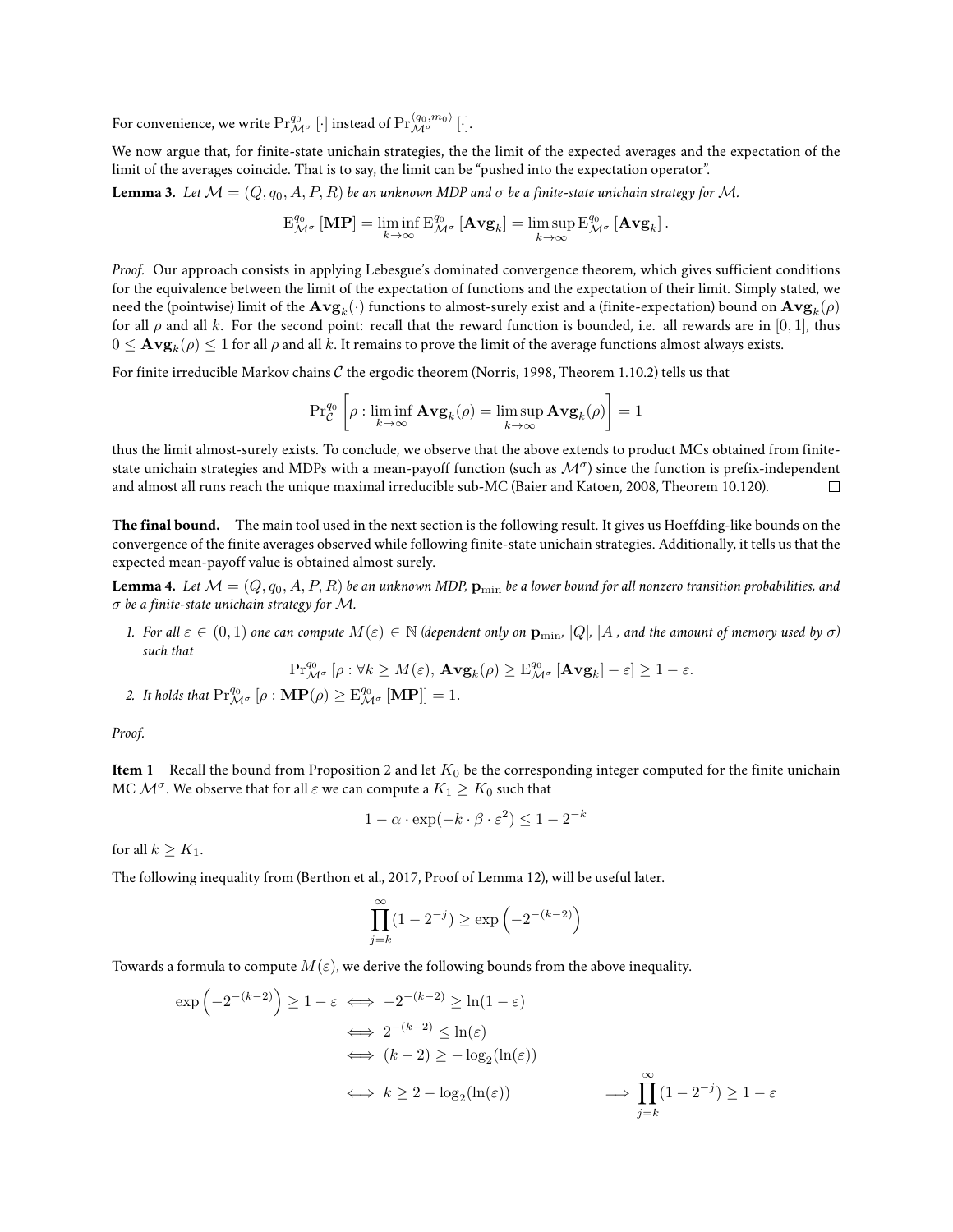Let us now set  $M(\varepsilon) \stackrel{\text{def}}{=} \max(K_1, 2 - \log_2(\ln(\varepsilon)))$  and denote by  $E_\ell$  the event

$$
\bigcap_{k=M(\varepsilon)}^{\ell} \{ \rho \mid \mathbf{Avg}_k(\rho) \geq \mathrm{E}^{q_0}_{\mathcal{M}^{\sigma}} \left[ \mathbf{Avg}_k \right] - \varepsilon \}.
$$

It follows from the above arguments that the probability measure of  $E_\ell$  is at least  $\prod_{k=M(\varepsilon)}^\ell(1-2^{-k})$ . Furthermore, we have that  $E_{\ell'} \subseteq E_\ell$  for all  $\ell \leq \ell'.$  Hence, we get (Baier and Katoen, 2008, Page 756) that

$$
\Pr_{\mathcal{M}^{\sigma}}^{q_0} \left[ \bigcap_{\ell \ge M(\varepsilon)} E_{\ell} \right] \ge \prod_{k=M(\varepsilon)}^{\infty} (1 - 2^{-k}) \ge 1 - \varepsilon
$$

which concludes the proof.

**Item 2** We will now make use of item 1 to prove item 2. Consider a sequence  $(\varepsilon_i)_{i\in\mathbb{N}}$  such that  $\varepsilon_i=2^{-i}.$  It should be clear that, if we write  $E_i$  for the event

$$
\left\{ \rho \, | \, \exists M \in \mathbb{N}, \forall k \geq M, \, \mathbf{Avg}_k(\rho) \geq \mathrm{E}^{q_0}_{\mathcal{M}^{\sigma}} \left[ \mathbf{Avg}_k \right] - \varepsilon_i \right\},
$$

we have that  $E_k\subseteq E_j$  for all  $j\le k.$  Furthermore, it follows from item 1 that  $\Pr^{q_0}_{\mathcal{M}^\sigma}\left[E_i\right]\ge 1-2^{-i}$  for all  $i\ge 0.$  Hence, we can once more use the limit of the probabilities of the  $\mathcal{E}_i$  and conclude that

$$
\Pr_{\mathcal{M}^{\sigma}}^{q_0} \left[ \bigcap_{i \in \mathbb{N}} E_i \right] = \lim_{i \to \infty} 1 - \varepsilon_i = 1.
$$

The claim thus follows since

$$
\bigcap_{i \in \mathbb{N}} E_i = \{ \rho \mid \forall i \in \mathbb{N}, \exists M \in \mathbb{N}, \forall k \ge M, \mathbf{Avg}_k(\rho) \ge E_{\mathcal{M}^\sigma}^{q_0} \left[ \mathbf{Avg}_k \right] - \varepsilon_i \}
$$
\n
$$
= \left\{ \rho \left| \liminf_{i \in \mathbb{N}_{>0}} (\mathbf{Avg}_k(\rho) - \mathbf{E}_{\mathcal{M}^\sigma}^{q_0} \left[ \mathbf{Avg}_k \right]) \ge 0 \right\} \right\}
$$
\n
$$
= \left\{ \rho \left| \liminf_{i \in \mathbb{N}_{>0}} \mathbf{Avg}_k(\rho) \ge \limsup_{i \in \mathbb{N}_{>0}} \mathbf{E}_{\mathcal{M}^\sigma}^{q_0} \left[ \mathbf{Avg}_k \right] \right\}
$$
\n
$$
= \left\{ \rho \left| \mathbf{MP}(\rho) \ge \limsup_{i \in \mathbb{N}_{>0}} \mathbf{E}_{\mathcal{M}^\sigma}^{q_0} \left[ \mathbf{Avg}_k \right] \right\} \right\}
$$
\nby definition

and the probability measure of the last event above is, with probability 1, equivalent to the set of runs whose mean payoff is at least the expected mean payoff by Lemma 3.  $\Box$ 

# **B PROOF OF THEOREM 1**

We begin by arguing that for all  $\varepsilon$  one can compute a value for L such that the sequence  $(\widehat{P}_i)_{i\in\mathbb{N}}$  of approximate probabilistic transition functions computed by  $\sigma_\varepsilon$  are  $\frac{\varepsilon}{4}$ -close to the unknown function  $P$  with probability  $1-\varepsilon$ .

### **B.1 EXPLORATION**

Our goal in this section is to prove the following result. It is stated with respect to *empirical approximations*  $\widehat{P}_i$  of P. Technically, such  $\widehat{P}_i$  can be obtained by dividing the number of times a transition  $(q, a, q')$  has been observed compared to the number of times action  $a \in A(q)$  has been executed from q.

**Proposition 3.** For all  $\varepsilon \in (0,1)$  one can compute  $L \in \mathbb{N}$  such that the sequence  $(\widehat{P}_i)_{i\in\mathbb{N}}$  of approximate functions computed *by* σ<sup>ε</sup> *satisfies the following*

$$
\forall i \in \mathbb{N}, \; \Pr_{\mathcal{M}^{\sigma_{\varepsilon}}}^{q_0} \left[ \rho : \left\| P - \widehat{P}_i \right\|_{\infty} \le \varepsilon \right] \ge 1 - \varepsilon.
$$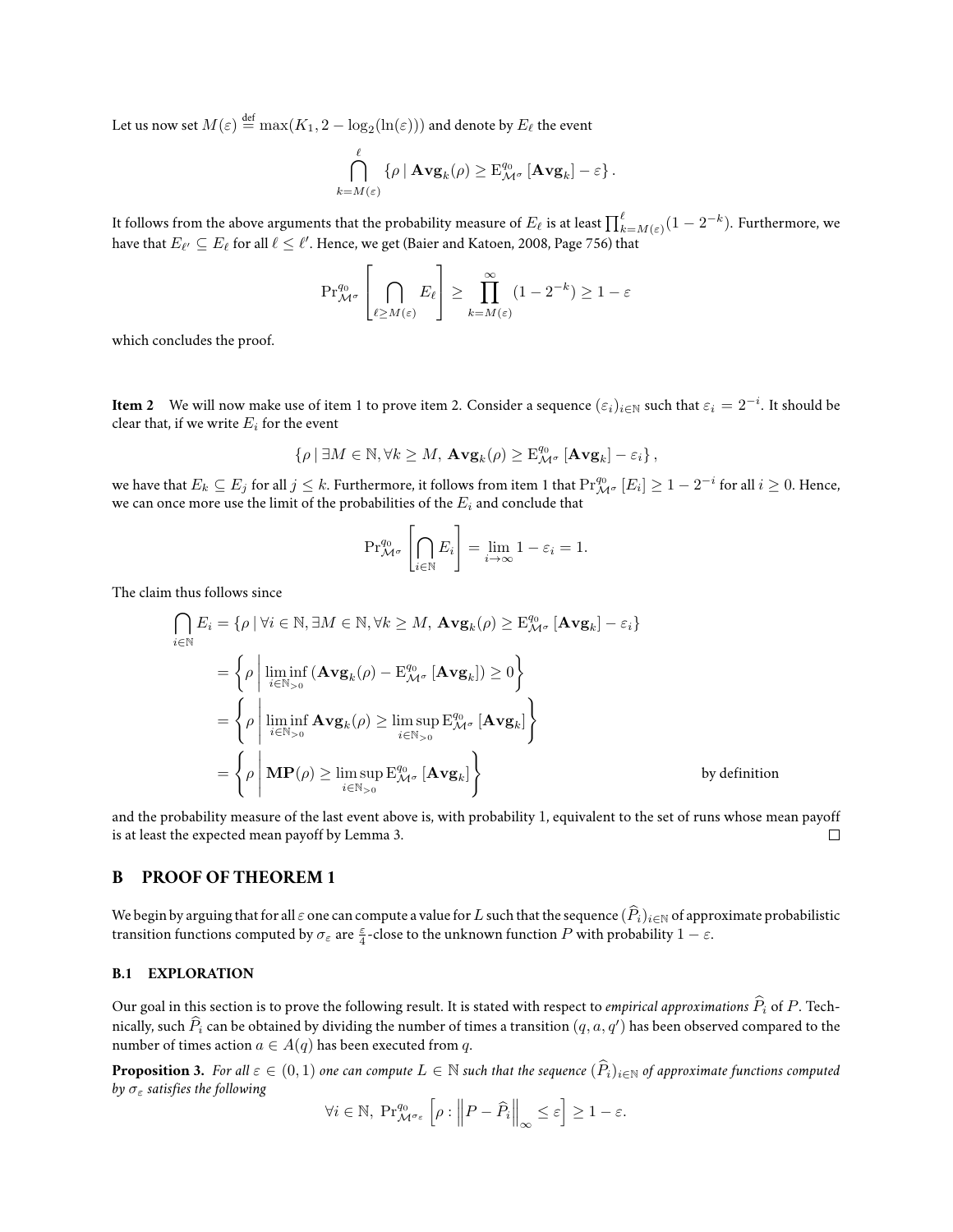The result is a corollary of Lemma 5. The Lemma gives us a bound on the number of  $|Q|$ -step episodes for which we need to exercise a uniformly-random exploration strategy to obtain the desired approximations of  $P$  and  $R$  with at least some given probability. It can be proved via a simple application of Hoeffding's inequality.

Lemma 5. For all  $\varepsilon, \delta \in (0,1)$  one can compute  $n \in \mathbb{N}$  (exponential in  $|Q|$  and polynomial in  $|A|$ ,  $\mathbf{p}_{\min}^{-1}$ ,  $\ln(\delta^{-1})$ , and  $\varepsilon^{-1})$ *such that following uniformly-random exploration strategy during* n *(potentially non-consecutive) episodes of* |Q|*-steps suffices to collect enough information so that the empirical approximation*  $\widehat{P}$  *is such that* 

$$
\Pr\left(\left\|P-\widehat{P}\right\|_{\infty}\leq\varepsilon\right)\geq1-\delta.
$$

# **B.2 EXPLOITATION**

We will now build upon Proposition 3 and argue that we can also compute  $O$  large enough so as to ensure that the expected average reward of every episode is at least  $\mathrm{Val}(\mathcal{M})$  with probability  $1-\varepsilon.$  For a run  $\rho=q_0\ldots q_i\ldots q_{i+L+O}\ldots$  , let  $\mathbf{Ep}_i$  denote  $\mathbf{Avg}(q_i \ldots q_{i+L+O}).$ 

**Proposition 4.** For all  $\varepsilon \in (0, 1)$  and all  $L \in \mathbb{N}$ , one can compute  $O \in \mathbb{N}$  such that

$$
\forall i \in \mathbb{N}: \mathrm{E}^{q_0}_{\mathcal{M}^{\sigma_{\varepsilon}}} \left[ \mathbf{Ep}_i \right] \geq \mathbf{Val}(\mathcal{M}) - \varepsilon.
$$

The proof of the above claim will have to make use of a "simulation lemma" since we are exercising an optimal strategy for a learnt model, not the actual unknown MDP.

**Robustness (a.k.a. simulation) lemma.** The following result captures the intuition that some expectation-optimal strategies for MDPs whose transition function have the same support are "robust". That is, when used to play in another MDP with the same support and close transition functions, they achieve near-optimal expectation. The specific lemma we use follows from the work of Solan (2003, Theorem 6) and Chatterjee (2012, Theorem 5).

**Lemma 6.** Let  $\varepsilon \in (0,1)$ ,  $\widehat{P}$  be a probabilistic transition function and  $\widehat{R}$  a reward function. For all memoryless deterministic *expectation-optimal strategies*  $\sigma$  *for the MDP*  $(Q, q_0, A, \widehat{P}, \widehat{R})$  *we have that* 

$$
|\mathrm{E}^{q_0}_{\mathcal{M}^\sigma}\left[\mathbf{MP}\right] - \mathbf{Val}(\mathcal{M})| \leq \varepsilon
$$

if  $\mathrm{supp}(P) = \mathrm{supp}(\widehat{P})$ ,  $\left\| R - \widehat{R} \right\|_{\infty} \leq \frac{\varepsilon}{4}$ , and

$$
\left\|P - \widehat{P}\right\|_{\infty} \leq \frac{\varepsilon \cdot \mathbf{p}_{\min}}{24|Q|}.
$$

It is important to note that there always exist memoryless deterministic expectation-optimal strategies (Gimbert, 2007) which are, furthermore, also unichain Bruyère et al. (2014).

**Using the robustness lemma.** We now turn to the proof of the proposition. In general terms, we will give a bound on the time we need to optimize using a strategy computed from the approximated MDP. The strategy gets us close to the desired value according to the robustness lemma, however, we have to be able to stop the exploitation. To do the latter, we make use of classical algorithms which give us **exact mixing** in (expected) bounded time even in unknown Markov chains.

*Proof of Proposition 4.* Consider the *i*-th episode of exploration and exploitation dictated by  $\sigma_{\varepsilon}$ . Let L be such that with probability at least  $1 - \varepsilon/4$  we have that

- $\left\|P \widehat{P}_i\right\|_{\infty} \leq \eta$  for  $\eta < \mathbf{p}_{\min}$  (see Lemma 5) so that  $\mathrm{supp}(P) = \mathrm{supp}(\widehat{P}_i)$  and  $\widehat{R}_i = R$ , and
- such that

$$
\eta \le \frac{\varepsilon \cdot \mathbf{p}_{\min}}{4 \cdot 24|Q|}
$$

so that any unichain memoryless deterministic expectation-optimal strategy  $\sigma_i$  for  $(Q, q_0, A, P_i, R_i)$  is  $(\varepsilon/4)$ optimal for M.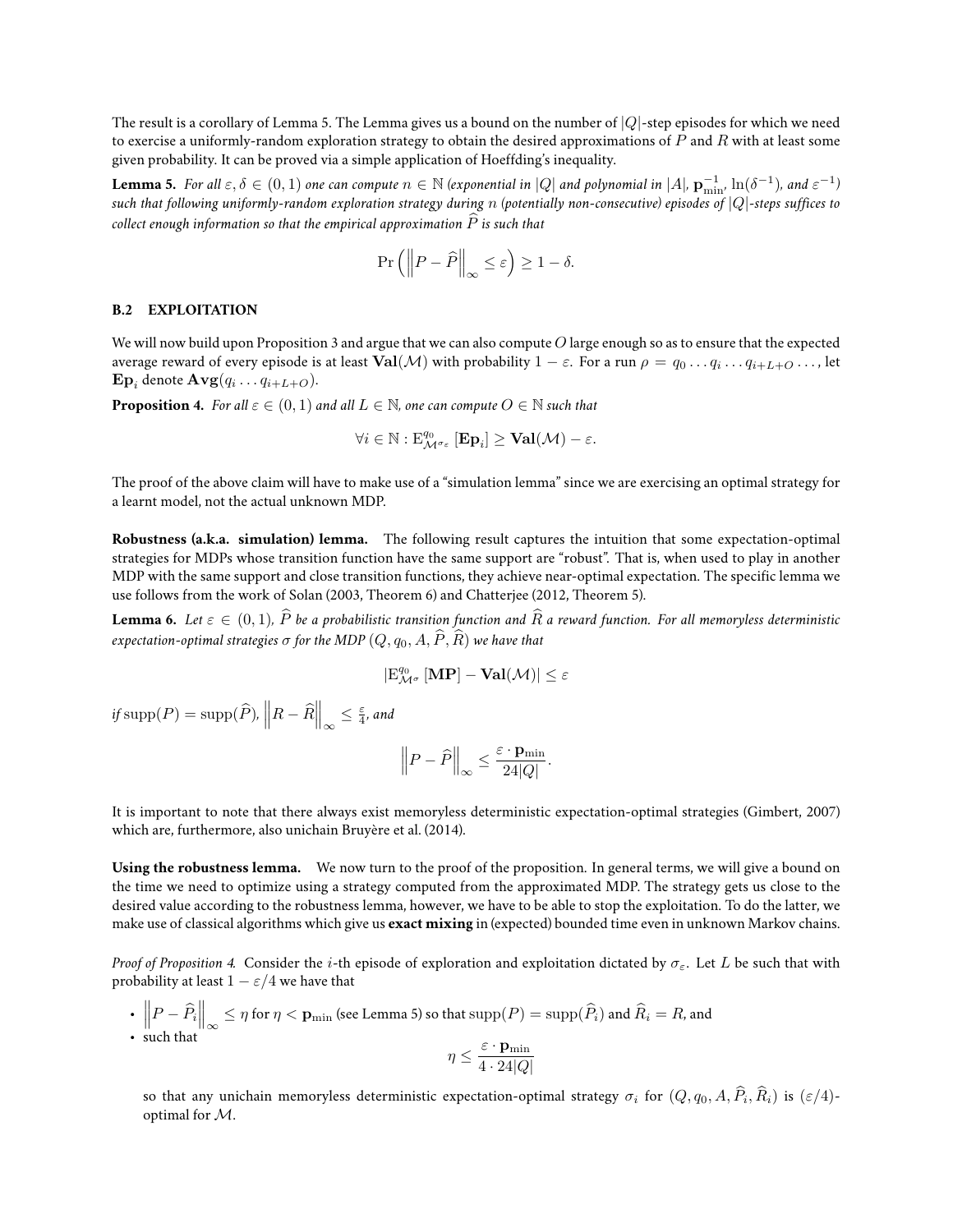This means that the expectation of the error is bounded by  $\epsilon/2$ . In symbols, we have the following.

$$
\mathbf{Val}(\mathcal{M}) - \mathbf{E}_{\mathcal{M}^{\sigma_{\varepsilon}}}^{q_0} [\mathbf{E}_{\mathcal{M}^{\sigma_i}}^{q_0} [\mathbf{MP}]] \le \frac{\varepsilon}{2}
$$
 (2)

We will now make use of the fact that there is a randomized algorithm which stops a finite irreducible unknown Markov chain **precisely** when the stationary distribution is reached (See, e.g., Lovász and Winkler, 1995; Propp and Wilson, 1998). Crucially, the one from Lovász and Winkler (1995) gives a stopping time with expectation upper-bounded by a polynomial of the maximal hitting time. Using our notation, this bound is  $M':=6|Q|^2\mathbf{p}_{\rm min}^{2|Q|}.$  (Note that the cited results have been developed for finite irreducible chains. Nevertheless, they clearly extend to finite unichain MCs and thus to  $\mathcal{M}^{\sigma_i}$ .)

From (Levin and Peres, 2017, Theorem 6.15) we know that for any timestep  $t$  after

$$
M:=4\varepsilon^{-1}M'=\frac{24|Q|^2\mathbf{p}_{\min}^{2|Q|}}{\varepsilon}
$$

we have that, for P the probabilistic transition relation of  $\mathcal{M}^{\sigma_i}$  and  $\pi$  its stationary distribution, the following holds.

$$
\frac{1}{t}\sum_{i=0}^{t-1}P^i(q,q') - \pi(q') \le \frac{\varepsilon}{4}
$$

for all  $q, q' \in Q$ .

We can now choose  $O'\in\mathbb{N}$  to be any integer large enough so that

$$
\frac{O'}{L+M+O'} \ge O'-\frac{\varepsilon}{4}.
$$

Intuitively, this means the proportion of time we spend after having reached the stationary distribution ( $\pm \varepsilon/4$ ) accounts for  $1 - \varepsilon/4$  of the time the episode takes. Since the rewards are bounded in [0, 1], this means (See, e.g., Norris, 1998; Puterman, 2005) that

$$
\mathrm{E}^{q_0}_{\mathcal{M}^{\sigma_{\varepsilon}}}\left[\mathbf{E}\mathbf{p}_i\right] \geq \lim_{k\to\infty} \mathrm{E}^{q_0}_{\mathcal{M}^{\sigma_i}}\left[\mathbf{Avg}_k\right] - \frac{\varepsilon}{2}.
$$

From Lemma 3 we then have that the limit on the right-hand side can be replaced by  $E^{q_0}_{\cal M}$  [MP]. Together with Equation (2) we thus get

$$
\textnormal E^{q_0}_{\mathcal M^{\sigma_{\varepsilon}}}\left[\mathbf E\mathbf p_i\right]\geq \mathbf{Val}(\mathcal M)-\varepsilon
$$

and since i was arbitrary, the result holds with  $\overline{O} = M + O'.$ 

**Putting everything together.** We are now ready to give a proof of the theorem.

*Proof of Theorem 1.* Using Proposition 4 we obtain that

$$
\lim_{i\to\infty} \mathrm{E}^{q_0}_{\mathcal{M}^{\sigma_{\varepsilon}}} \left[ \mathbf{Ep}_i \right] \geq \mathbf{Val}(\mathcal{M}) - \varepsilon.
$$

Observe now that  $\sigma_{\varepsilon}$  is a finite-state unichain strategy since it randomly explores the whole end component and forgets all it has learned infinitely often. Hence, Lemma 3 holds and we have that

$$
\lim_{i\rightarrow\infty}\mathrm{E}^{q_0}_{\mathcal{M}^{\sigma_{\varepsilon}}}\left[\mathbf{E}\mathbf{p}_i\right]=\lim_{i\rightarrow\infty}\mathrm{E}^{q_0}_{\mathcal{M}^{\sigma_{\varepsilon}}}\left[\mathbf{Avg}_i\right]=\mathrm{E}^{q_0}_{\mathcal{M}^{\sigma_{\varepsilon}}}\left[\mathbf{MP}\right].
$$

In turn, the latter implies that

$$
\mathrm{E}^{q_0}_{\mathcal{M}^{\sigma_{\varepsilon}}}\left[\mathbf{MP}\right]\geq\mathbf{Val}(\mathcal{M})-\varepsilon.
$$

Furthermore, by Lemma 4 item 2 the expectation is achieved with probability 1.

 $\Box$ 

 $\Box$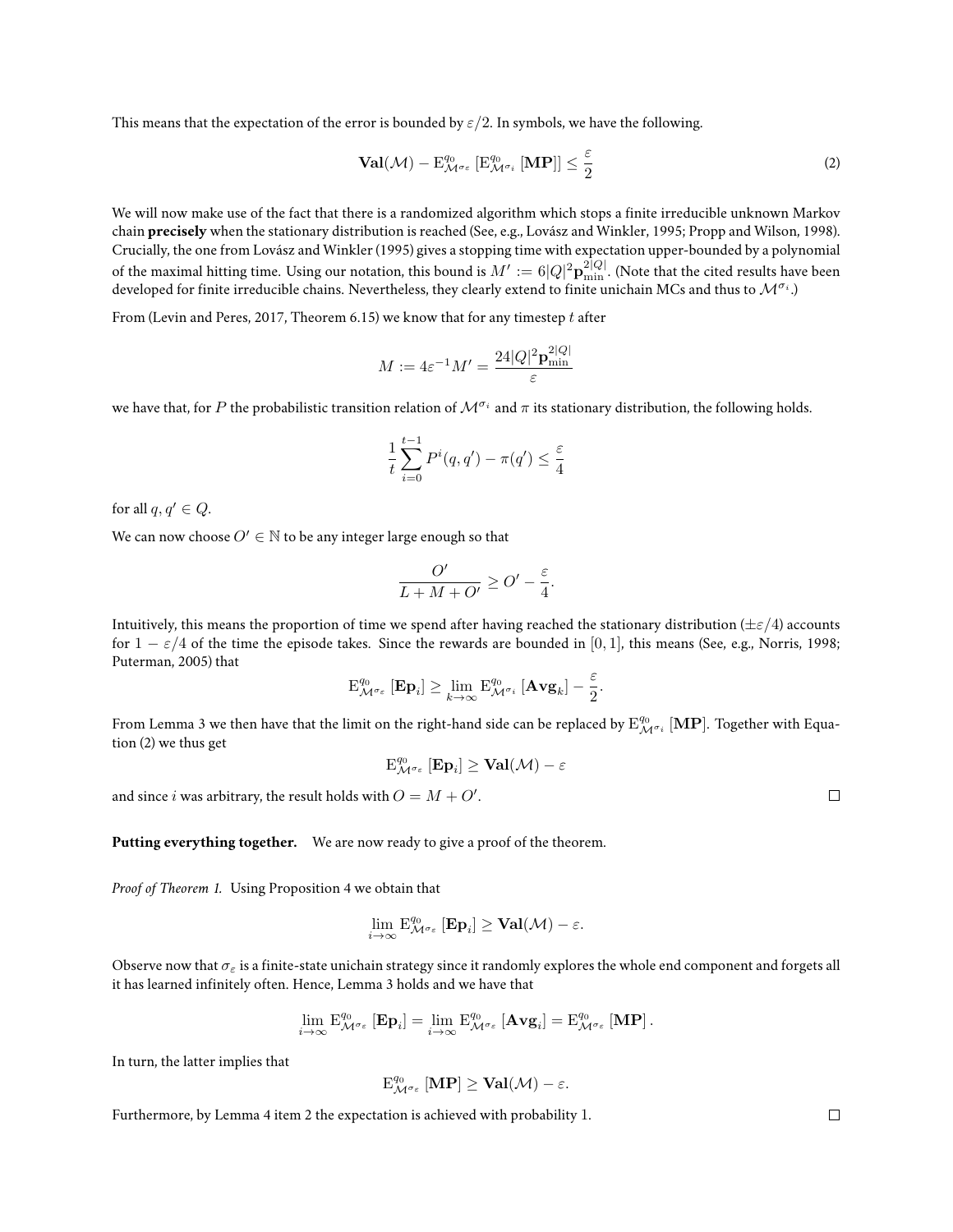# **C PROOF OF PROPOSITION 1 (OPTIMALITY OF** σε**)**

*Proof of Proposition 1.* Observe that taking always action a yields a mean payoff of 0.5, and b yields p. Therefore, depending on whether  $p < 0.5$ , the former or the latter is optimal.

Let  $\sigma$  be a finite-memory strategy given by a Mealy machine with n states and let  $p = 0.25$ . Assume there exists a run in  $\mathcal{M}^\sigma_p$  such that during some  $n+1$  consecutive visits of  $q_0$ , action  $a$  is always chosen with probability  $1.$  Then, during these visits, σ has revisited  $q_0$  with the same memory state twice. Between these two visits, action a and the successor state are always chosen deterministically with probability 1. Since the transition function on memory states of the Mealy machine is also deterministic and because the choice of actions depends only on the memory states,  $\sigma$  continues looping through these memory states while always choosing action  $a$  deterministically. Thus, this infinite suffix of the run always switches between  $q_0$  and  $q_1$  with probability 1 and therefore this infinite suffix has probability 1. Moreover, by definition of a run, the remaining finite prefix of the run must have positive probability. These two properties still hold if we change  $p$  to  $0.75$ because the probabilities of the transitions between  $q_0$  and  $q_1$  remain unchanged and because all transitions for the finite prefix still have positive probability. Hence, we get that the complete run has positive probability in  $\mathcal{M}_{0.75}^\sigma$ . However, the run has a suboptimal mean payoff of 0.5 while the optimum would be 0.75.

Otherwise, we get that during all  $n+1$  consecutive visits of  $q_0$  on all runs in  $\mathcal{M}_{0.25}^\sigma$ , there is some positive probability of choosing action  $b$ , bounded from below by the smallest of these positive probabilities  $p'$  among all memory states. Consequently, by the law of large numbers, that action  $b$  will be chosen almost surely at least a  $p^\prime/(n+1)$ -fraction of the time. Since  $p = 0.25$ , the law of large numbers also implies that action b almost surely gives an average of 0.25 reward. Thus, the mean payoff is almost surely at most  $0.25\cdot p'/(n+1)+0.5\cdot (1-p'/(n+1)) < 0.5$ , i.e. the mean payoff is almost surely suboptimal.  $\Box$ 

# **D PROOF OF THEOREM 2 (CORRECTNESS OF ALGORITHM 1)**

*Proof of Theorem 2.* First note that each PEC is contained in the single component  $(Q, A)$  of M at the beginning of the algorithm. Moreover, if a PEC  $(S', B')$  is contained in a component  $(S, B) \in M$  during the algorithm, then the graph  $\mathcal{G}_{S',B',\overline{T}}$  for the PEC is a subset of the graph  $\mathcal{G}_{S,B,\overline{T}}$  for the component  $(S,B)$ . Since  $\mathcal{G}_{S',B',\overline{T}}$  is strongly connected, the states S' of the PEC are also strongly connected in  $\mathcal{G}_{S,B,\overline{T}}$ . Therefore, they all belong to a common SCC and hence the algorithm adds a component containing the PEC into  $\widetilde{M'}$ . Inductively, it follows that each PEC is contained in one component of  $M$  after the algorithm finishes.

Since  $M$  stayed unchanged after the last iteration, for each component  $(S,B)\in M$  the graph  $\mathcal{G}_{S,B,\overline{T}}$  is strongly connected, and because  $B=\underline{B}_S$ , it follows that  $(S,B)$  is a PEC. Moreover, since every MPEC has an upper bound in  $M$  which is itself a PEC, by maximality this upper bound has to be the MPEC and thus every MPEC is contained in  $M$ . Furthermore, consider a PEC  $(S, B) \in M$ . Because M partitions the states of the MDP,  $(S, B)$  has only itself as upper bound in M. But every PEC is contained in some MPEC which itself, as argued before, has to be included in M. Thus, this MPEC in M is an upper bound to  $(S, B)$ , hence the MPEC has to be  $(S, B)$  and therefore every component  $(S, B) \in M$  is a MPEC.

Finally, because the algorithm always partitions the states of the components of M, it has to finish after at most  $|Q|$  iterations and can therefore be implemented with a runtime of  $\mathcal{O}(|Q||\overline{T}|)$  since SCCs can be calculated in linear time.  $\Box$ 

# **E PROOF OF THEOREM 3 (CORRECTNESS OF ALGORITHM 2)**

*Proof of Theorem 3.* First note that each SEC is contained in S at the beginning of the algorithm. Moreover, if a SEC is contained in  $S$  during the algorithm, then all its states will get added to  $S'$ . Indeed, consider the end of the while-loop. Then we have for each state  $s\,\in\,S\setminus S'$  that all actions  $a\,\in\,\overline{B}_S(s)$ , which would include all actions of the SEC, are also in  $\underline{B}_{Q\setminus S'}(s)$ , i.e. all must and at least one must or may transition for this action stay outside of  $S'.$  But this means that it is possible to instantiate exactly those transitions, i.e. we can choose a transition relation T with supp $(T, s, a)$  ${\rm supp}(\overline{T},s,a)\cap (Q\setminus S')$  for all these  $s$  and  $a$ , giving rise to a graph  $\mathcal{G}_{S,\overline{B}_S,T}$  where no state  $s\in S\setminus S'$  has an edge to a node in S' by construction of T. So all states in  $S \setminus S'$  have no path to  $s_0 \in S'$  in that graph. Because the graph for the SEC is a subgraph of this graph, it follows that all states of the SEC have to be contained in  $S'$  by the second property of SECs. Inductively, it follows that each SEC is contained in S after the repeat-until-loop finishes.

Since each SEC is in S after the repeat-until-loop, thus also has only actions of  $\overline{B}_S$ , and since each SEC is a PEC and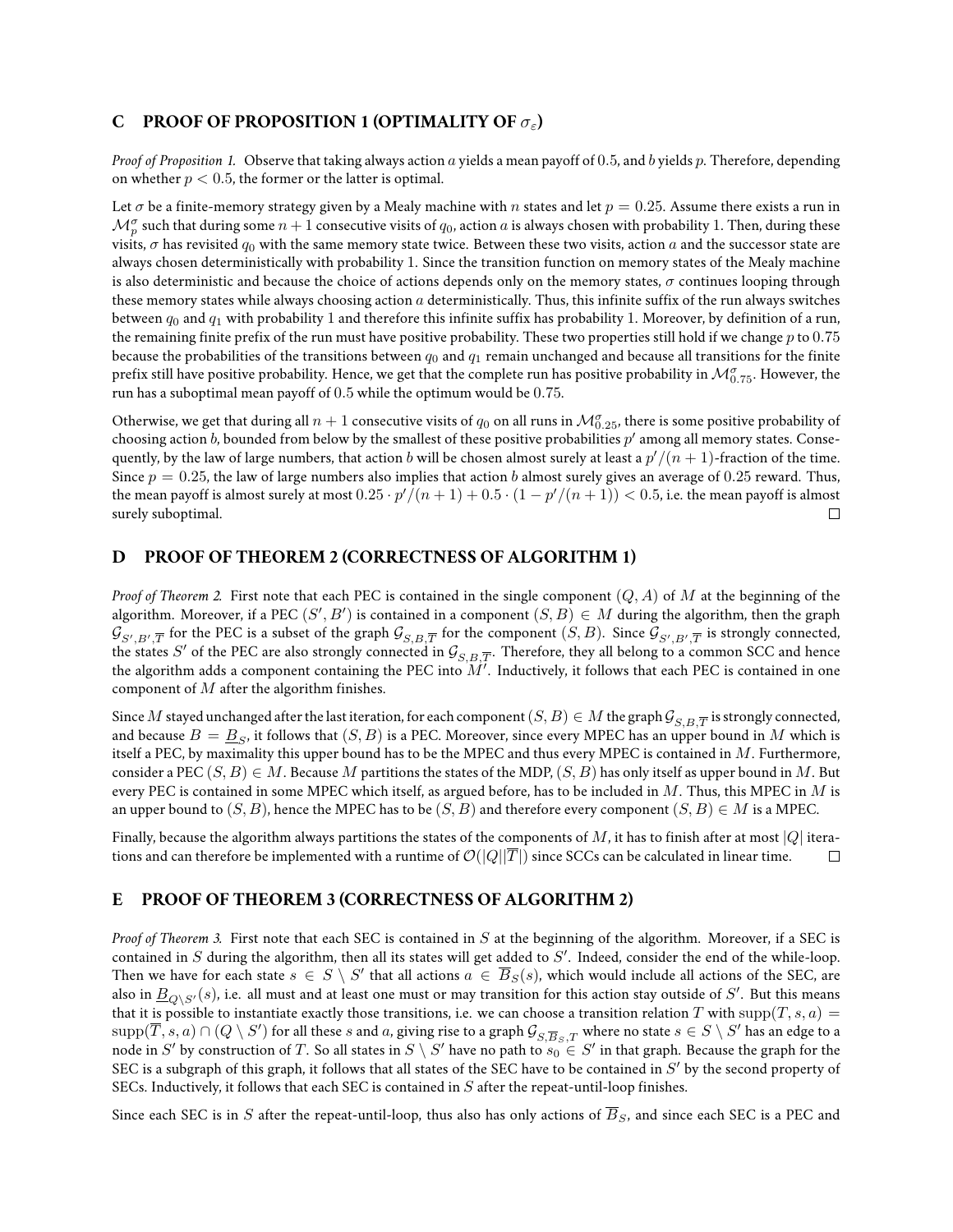therefore strongly connected, it follows that all states of the SEC are reachable from  $s_0$  in  $\mathcal{G}_{S,\overline{B}_S,\overline{T}}.$  Hence, all SECs are a subset of  $(S, B)$  after the end of the algorithm.

Next we show that the second constraint of SECs holds for  $(S, B)$  after the end of the algorithm. Consider an arbitrary transition relation T with  $\text{supp}(T, s) = A(s) = \text{supp}(\overline{T}, s)$  for all  $s \in S$ . Since S stayed unchanged in the last iteration of the repeat-until-loop, we can show that all states in S have a path to  $s_0$  in  $\mathcal{G}_{S,\overline{B}\subset T}$ . This can be done inductively by the number of the iteration when a state s has been added to S'. The action  $a \notin \underline{B_{Q\setminus S'}(s)}$ , for which it has been added, tells us that either a must transition or all may transitions for action  $a$  go to  $S'$ . Because  $\underline{T}\subseteq T$  and  $\mathrm{supp}(T,s)=\mathrm{supp}(\overline{T},s)$ , this means that either such a must transition or one of those may transitions has to exist in  $T$ . In all cases, there is a transition in  $T$  connecting  $s$  to some state in  $S'.$  Since  $S$  stayed unchanged, this action is in  $\overline{B}_S$  after the repeat-until-loop. Moreover, since  $s$  is in  $S$  after the end of the algorithm, it is reachable from  $s_0$  in  $\mathcal{G}_{S,\overline{B}_S,\overline{T}}.$  As  $a\in\overline{B}_S(s)$ , all successors  ${\rm supp}(\overline{T},s,a)$ of s after action a are therefore also reachable from  $s_0$  in that graph, giving that they have to be in S after the end of the algorithm, in particular action  $a$  is also still in  $\overline{B}_S(s)$ . Using the transition of  $T$  from  $s$  to some state in  $S'$ , by induction we get the desired path in  $\mathcal{G}_{S,\overline{B}_{S},T}$  to  $s_0$ .

Finally, strong connectivity of  $\mathcal{G}_{S,\overline{B}_S,\overline{T}}$  follows from the fact that with  $T=T$ , each state has path to  $s_0$  in  $\mathcal{G}_{S,\overline{B}_S,\overline{T}}$  by the previous argument, and every state is reachable from  $s_0$  by construction. Since  $B = \overline{B}_S$ , this gives that  $(S, B)$  is a SEC, and because it contains all SECs, it has to be an MSEC.

The algorithm finishes after at most  $|Q|$  iterations since it always removes at least one state from S in each iteration. Moreover, the while-loop can be implemented in linear time using reference counting. Thus, the algorithm can be implemented with a runtime of  $\mathcal{O}(|Q||\overline{T}|)$ .  $\Box$ 

### **F PROOF OF THEOREM 4**

*Proof of Theorem 4.* First we note that the L computed for Theorem 1 in Lemma 5 depends only on  $\mathbf{p}_{\text{min}}$ , |Q|, |A| and  $\varepsilon$ . It does not depend on the structure of  $M$ , so we do not need the transition relation in order to compute L. Then we can also compute the corresponding  $O$  as in Proposition 4 which also depends only on the mentioned terms.

Let's fix a MEC  $(S, B)$  of  ${\cal M}$  with  $\Pr^{q_0}_{{\cal M}^{\sigma_p}}[{\rm Inf} \subseteq S]>0$  and denote by  ${\cal N}=(S, s_0, B, \left.P\vert_{S\times A},\left.R\vert_{S\times A\times S}\right)$  the restriction of M to that MEC. In particular,  $\text{Val}(\mathcal{N}) = \text{Val}(\mathcal{M} \mid S, B)$ . Then execution of  $\sigma_{\varepsilon}$  with our choice of L and O in  $\mathcal N$  will give an  $\varepsilon$ -optimal mean-payoff almost surely according to Theorem 1. We might not have exactly the same L and O as those from Theorem 1 because it might hold  $|S| < |Q|$ , however, the L chosen here is definitely larger than the one from Theorem 1, and therefore the choice of O ensures that the result still holds.

For  $n \in \mathbb{N}$ ,  $q_n \in Q$  and  $(S', B')$  with  $S' \subseteq Q$  and  $B'(s) \subseteq A(s)$  for all  $s \in S'$ , define

$$
\text{Runs}_{S',B'}^{q_0,q_n}(\mathcal{M}^{\sigma_p}) \stackrel{\text{def}}{=} \{h_0h_1\ldots \in \text{Runs}^{q_0}(\mathcal{M}^{\sigma_p}) : \text{last}(h_n) = q_n \wedge (S',B') \text{ is the MPEG containing } q_n \text{ at time } n\}
$$

as the set of all runs being in  $q_n$  at time step  $n$  and with  $(S',B')$  being the MPEC computed by  $\sigma_p$  at that time step.  $(S',B')$ could be different from the MPEC which one would compute using the original transition relation bounds since  $\sigma_n$  might update those bounds. Moreover, we write

$$
\text{Runs}_{S',B',S}^{q_0,q_n}(\mathcal{M}^{\sigma_p}) \stackrel{\text{def}}{=} \left\{ h_0h_1 \cdots \in \text{Runs}_{S',B'}^{q_0,q_n}(\mathcal{M}^{\sigma_p}) : \text{last}(h_{n-1}) \notin S \land \forall k \ge n : \text{last}(h_k) \in S \right\}
$$

as the set of all runs from  $\mathrm{Runs}_{S',B'}^{q_0,q_n}(\mathcal{M}^{\sigma_p})$  such that  $n$  is the first time step after which the runs stay in  $S$  forever. Then we get

$$
\{\text{Inf } \subseteq S\} = \bigcup_{n,q_n,S',B'} \text{Runs}_{S',B',S}^{q_0,q_n}(\mathcal{M}^{\sigma_p})
$$

as a countable disjoint union. Set  ${\rm Opt}=\{\rho\in{\rm Runs}^{q_0}(\mathcal{M}^{\sigma_p}):\bf{MP}(\rho)\geq \bf{Val}(\mathcal{N})-\varepsilon\}$  as the set of  $\varepsilon$ -optimal runs w.r.t. the mean-payoff achievable in  $N$ , i.e. in the MEC  $(S, B)$ . Then, the law of total probability gives us that

$$
\Pr_{\mathcal{M}^{\sigma_p}}^{q_0} [\text{Opt} \mid \text{Inf} \subseteq S] = \sum_{n, q_n, S', B'} \Pr_{\mathcal{M}^{\sigma_p}}^{q_0} \left[ \text{Opt} \mid \text{Runs}_{S', B', S}^{q_0, q_n}( \mathcal{M}^{\sigma_p}) \right] \Pr_{\mathcal{M}^{\sigma_p}}^{q_0} \left[ \text{Runs}_{S', B', S}^{q_0, q_n}( \mathcal{M}^{\sigma_p}) \mid \text{Inf} \subseteq S \right]
$$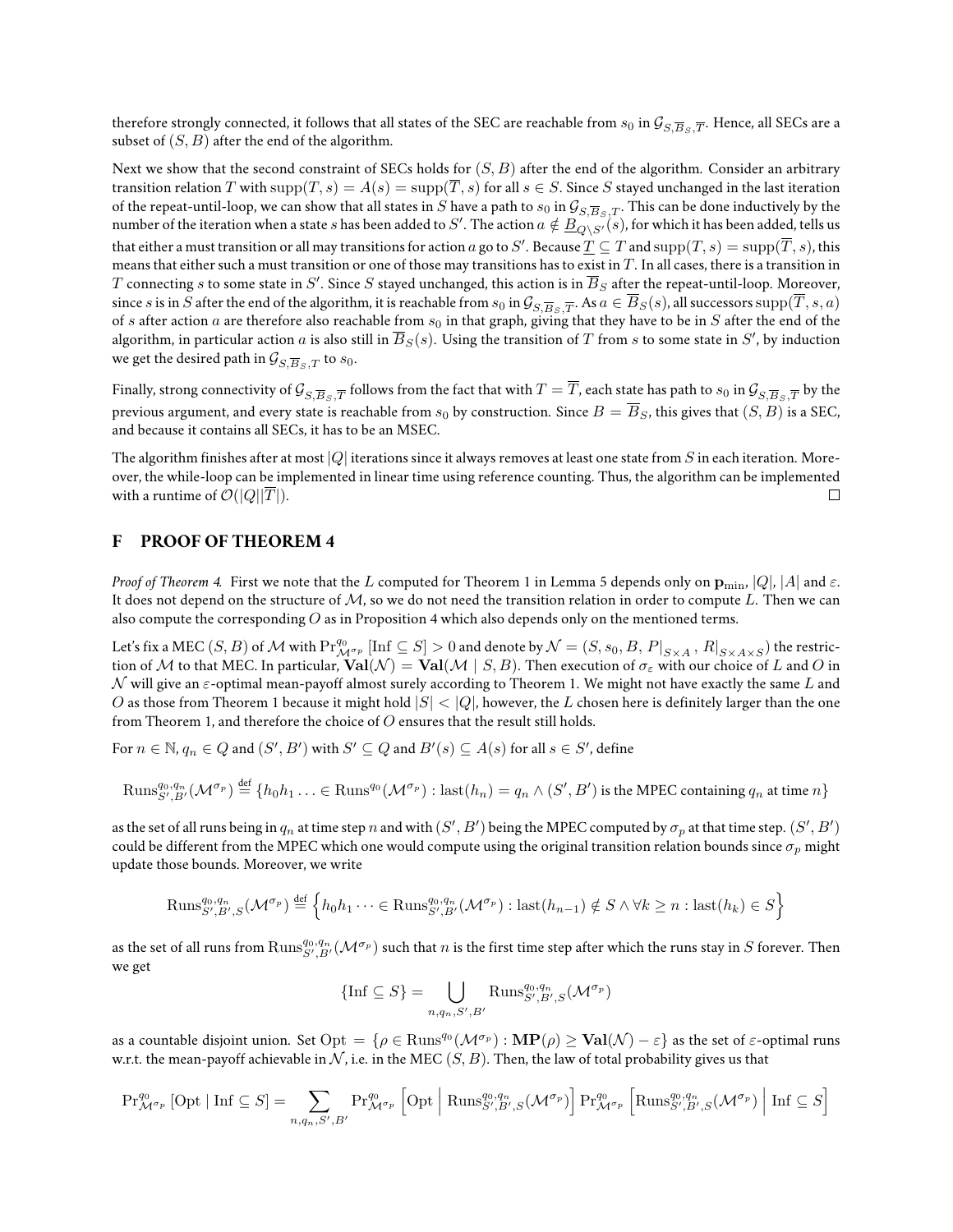And therefore we get with  $\mathcal{I}=\left\{(n,q_n,S',B'): \Pr_{\mathcal{M}^{\sigma_p}}^{q_0} \left[\mathrm{Runs}_{S',B',S}^{q_0,q_n}(\mathcal{M}^{\sigma_p})\right]>0\right\}$  that

$$
\Pr_{\mathcal{M}^{\sigma_p}}^{q_0} [\text{Opt} \mid \text{Inf} \subseteq S] \ge \inf_{(n,q_n,S',B') \in \mathcal{I}} \Pr_{\mathcal{M}^{\sigma_p}}^{q_0} [\text{Opt} \mid \text{Runs}_{S',B',S}^{q_0,q_n}(\mathcal{M}^{\sigma_p})]
$$

If we can show

$$
\mathrm{Pr}^{q_0}_{\mathcal{M}^{\sigma_p}}\left[\mathrm{Opt}\left|\right. \mathrm{Runs}^{q_0,q_n}_{S',B',S}(\mathcal{M}^{\sigma_p})\right]=1
$$

for all  $(n, q_n, S', B') \in \mathcal{I}$ , then this proves the claim.

Therefore, fix some  $(n, q_n, S', B') \in \mathcal{I}$ . Since  $(S, B)$  is a MEC,  $(S, B)$  is also a PEC and therefore contained in the MPEC  $(S', B')$ , i.e.  $S \subseteq S'$  and  $B(s) \subseteq B'(s)$  for all  $s \in S$ . We claim that  $B'|_S = B$ . Assume the opposite is true, i.e. there exists an  $s\in S$  and  $a\in B'(s)\setminus B(s).$  Since  $(S,B)$  is a MEC and  $a\notin B(s),$  it holds  $\mathrm{supp}(P(s,a))\nsubseteq S,$  so there exists a transition leading out of S after action  $a$  in state  $s$ . As S is strongly connected using the actions in  $B$  which are included in  $B'$ , from every state in  $S$  there exists a path of length at most  $|Q|-1$  leading to state  $s.$  Since  $\sigma_p$  employs an exploration strategy  $\lambda$  in  $(S',B')$ , during all consecutive  $|Q|$  steps of the execution of  $\lambda$  there is a (constant) positive probability that the strategy will choose the path to  $s$  and then leave the MEC using the transition after action  $a$ , so the probability of staying in S after these |Q| steps is less than one. Since  $\sigma_p$  will execute infinitely many |Q| steps with strategy  $\lambda$ , it follows that the probability of staying in  $S$  is zero, contradicting

$$
\mathrm{Pr}^{q_0}_{\mathcal{M}^{\sigma_p}} \left[ \mathrm{Runs}^{q_0,q_n}_{S',B',S}(\mathcal{M}^{\sigma_p}) \right] > 0
$$

Finally, this means that  $\lambda$  is an exploration strategy in  $(S, B)$ , thus from moment n onwards  $\sigma_p$  executes  $\sigma_{\epsilon}$  in N. Hence,

$$
\Pr_{\mathcal{M}^{\sigma_p}}^{q_0} \left[ \text{Opt} \mid \text{Runs}_{S',B'}^{q_0,q_n}(\mathcal{M}^{\sigma_p}) \right] = 1
$$
\n
$$
\Pr_{\mathcal{M}^{\sigma_p}}^{q_0} \left[ \text{Opt} \mid \text{Runs}_{S',B',S}^{q_0,q_n}(\mathcal{M}^{\sigma_p}) \right] = 1
$$

and therefore also

### **G PROOF OF LEMMA 1**

*Proof of Lemma 1.* We start by showing that all  $s_0$ -EC-safe strategies  $\sigma$  only choose actions within the MSEC (S, B). Therefore, let  $\sigma$  be an  $s_0$ -EC-safe strategy. Assume there exists a history  $h\in \mathrm{Hist}^{s_0}(\overline{\mathcal M})$  with  $\mathrm{last}(h)\in S$  (and positive probability under  $\sigma$ ) such that  $\text{supp}(\sigma(h)) \nsubseteq B(\text{last}(h))$ . Let h be the shortest history with this property.

We show in the following paragraphs that we can construct a transition function  $P'$  such that  $\left. P'\right|_{S\times A}=\left. \overline{P}\right|_{S\times A}$ , i.e.  $P'$ coincides with  $\overline{P}$  on  $(S, B)$ , and such that no state outside of S is in the same MEC as  $s_0$ . Then, since  $\text{supp}(\sigma(h)) \nsubseteq$  $B(\text{last}(h))$ , we have that there exists an action  $a \in \text{supp}(\sigma(h)) \setminus B(\text{last}(h))$ , and because this action is not in the MSEC  $(S, B)$ , it has to hold  $\text{supp}(\overline{T}, \text{last}(h), a) \nsubseteq S$ . But then this action cannot belong to the MEC containing s<sub>0</sub> in  $\mathcal{M}'=(Q,s_0,A,P',R)$  since the MEC only has states from  $S$  (by the assumption on how  $P'$  is constructed), but  $\text{supp}(P'(\text{last}(h), a)) = \text{supp}(\overline{P}(\text{last}(h), a)) = \text{supp}(\overline{T}, \text{last}(h), a) \nsubseteq S$ , contradicting the second property of ECs. Moreover, because h is the shortest history with the given properties, h has only been in the MSEC ( $S, B$ ) so far and therefore, since  $P'$  coincides with  $\overline P$  on  $(S,B)$ , we get that  $h$  also has positive probability under  $\sigma$  in  $\mathcal M'.$  Thus, this gives a contradiction to the fact that  $\sigma$  is  $s_0\text{-}\text{EC-safe}$  in  $\mathcal{M}'.$ 

Instead of constructing  $P'$ , we will actually construct a transition relation  $T$  which coincides with  $\mathrm{supp}(\overline{P})$  on  $S\times A$  and which has the property that if  $\mathrm{supp}(P')=T$ , then no state outside of  $S$  is in the same MEC as  $s_0.$  Then we can choose an arbitrary transition function  $P'$  with  $\mathrm{supp}(P') = T$  and  $\left. P'\right|_{S \times A} = \left. \overline{P}\right|_{S \times A}$  (this is possible since  $T$  and  $\mathrm{supp}(\overline{P})$ coincide on  $S \times A$ ) which then gives the desired properties of  $P'$ .

Since T should coincide with supp( $\overline{P}$ ) on  $S \times A$ , we only have to define T outside of S. For this we use the same construction as the one in the proof of Theorem 3. Recall this construction. For all states  $s \in S$  not added to  $S'$  in the while-loop, we instantiate  $T$  such that  $\mathrm{supp}(T,s,a)=\mathrm{supp}(\overline{T},s,a)\cap (Q\setminus S')$  for all  $a\in \overline{B}_S(s)$  and  $\mathrm{supp}(T,s,a)=\mathrm{supp}(\overline{T},s,a)$ for all other actions. Here,  $S$  denotes the set  $S$  from the algorithm.

Then, the states removed from  $S$  in the first iteration of the algorithm have no transition in  $T$  connecting them to states in  $S'$ , because at that point it did hold  $S=Q$ , hence  $\overline{B}_S(s)=A(s)$  and therefore  ${\rm supp}(T,s,a)\cap S'={\rm supp}(\overline{T},s,a)\cap S'$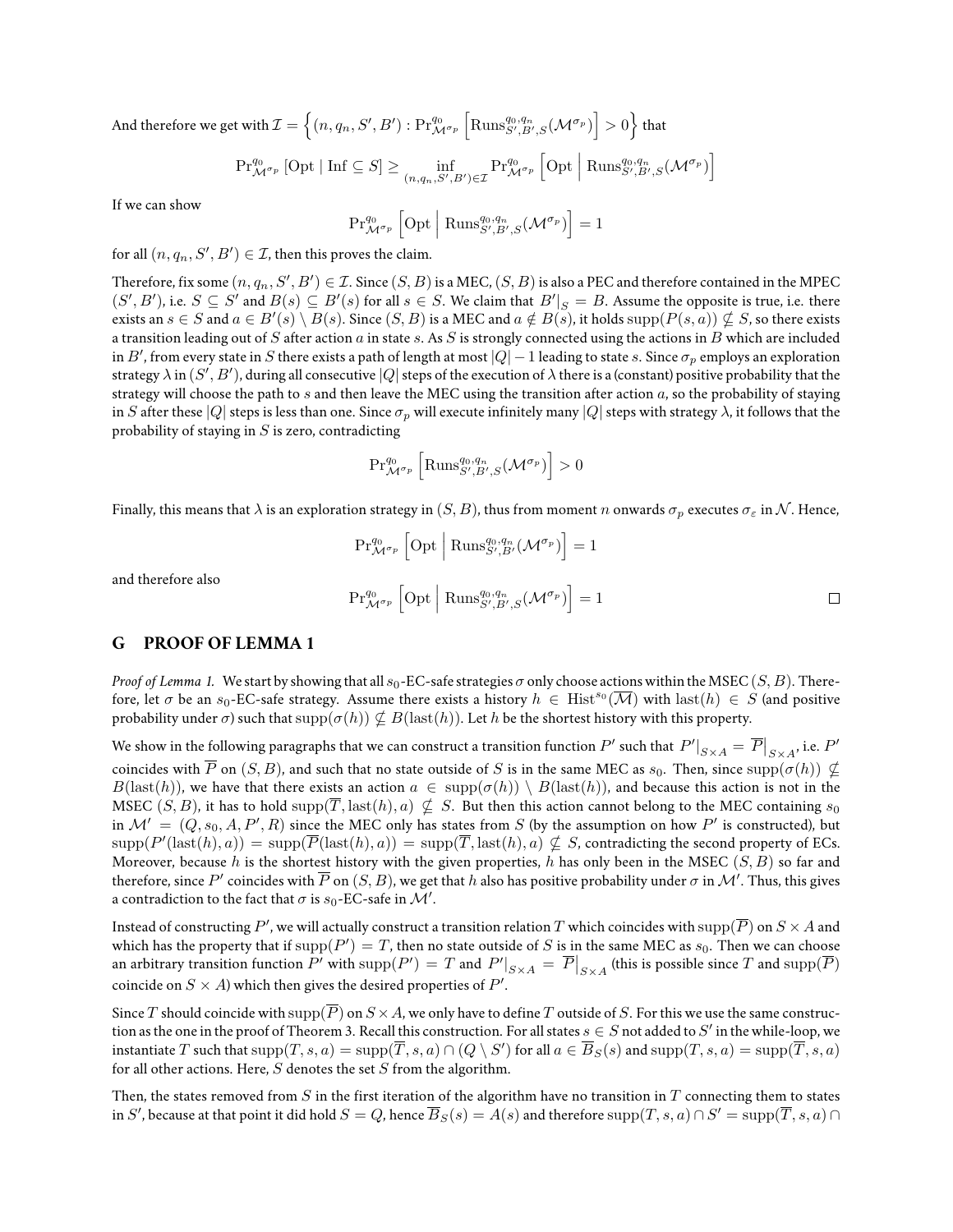$(Q\setminus S')\cap S'=\varnothing$  for all  $a\in A(s).$  In particular, they have no path to  $s_0\in S'$  and can therefore not be in the same MEC as  $s_0$ .

For all states s removed in later iterations from S, we have  $\overline{B}_S(s) = \underline{B}_{Q\setminus S'}(s)$ . Thus, there are two cases to consider for an action  $a \in A(s)$ . Either  $a \notin \overline{B}_S(s)$ . Then we have that  $supp(\overline{T}, s, a) \nsubseteq S$ . But since states removed earlier on in the algorithm from S can't be in the same MEC as  $s_0$ , action a as well cannot belong to that MEC by the second property of ECs. Thus, the MEC could only contain actions  $a \in B_S(s) = \underline{B}_{Q\setminus S'}(s)$ . But for those actions it holds  ${\rm supp}(T,s,a)={\rm supp}({\overline T},s,a)\cap (Q\setminus S'),$  i.e. for these actions,  $T$  has no transition to any state of  $S'.$  Hence, no state in  $S\setminus S'$  could have a path to any state of  $S'$  in the MEC. Thus, since  $s_0\in S'$ , the second property of ECs tells us that the states in  $S \setminus S'$  cannot be in the same MEC as  $s_0$ .

Overall we get that all states removed at some point from S cannot be in the same MEC as  $s_0$  for the transition relation T. Hence, this construction provides the required transition relation T such that no state outside the MSEC  $(S, B)$  can be in the same MEC as  $s_0$ . This concludes the proof of the first part of the Lemma. Hence, all  $s_0$ -EC-safe strategies are in the MSEC w.r.t.  $s_0$ .

To show the reverse direction, we actually show the additional claim that every strategy  $\sigma$  which is in the MSEC (S, B) w.r.t.  $s_0$  is also in the maximal EC  $(S',B')$  within the MSEC  $(S,B)$  containing  $s_0$ , i.e.  $(S',B')$  is an EC with  $s_0\in S'\subseteq S,$  $B'(s)\subseteq B(s)$  for all  $s\in S$  and it is the maximal EC with these properties. Since the strategy is in an EC containing  $s_0$ , this directly implies that the strategy is also in the MEC containing  $s_0$ , hence  $s_0$ -EC-safe. Showing this therefore concludes the complete proof.

We claim that S' consists of all states reachable from  $s_0$  in  $\mathcal{G}_{S,B,\text{supp}(P)}$  and  $B' = B|_{S'}$ . On the one hand, since  $\mathcal{G}_{S',B',\text{supp}(P)}$  must be strongly connected by the second property of ECs and because  $(\tilde{S'},B')$  is a subset of  $(S,B),$ we get that  $\mathcal{G}_{S',B',\text{supp}(P)}$  is a subgraph of  $\mathcal{G}_{S,B,\text{supp}(P)}$  and therefore all states of  $S'$  have to be reachable from  $s_0$  in that graph. On the other hand, by the second property of SECs, we have that all states in  $S'$  have a path to  $s_0$  in  $\mathcal{G}_{S,B,{\rm supp}(P)}$ . But since all successors of  $S'$  in that graph are by construction also included in our set  $S'$ , we get that this path also exists in  $\mathcal{G}_{S',B',\text{supp}(P)}.$  This gives the strong connectivity, and the first property of ECs is satisfied by construction. So our choice of  $(S', B')$  is indeed an EC, and by the first argument, it is the maximal EC with the required properties.

In particular, this characterisation gives that all actions of  $B(s)$  for a state  $s\in S'$  in that EC are part of the EC, and therefore  $\sigma$  is in this maximal EC.  $\Box$ 

# **H PROOF OF THEOREM 5**

*Proof of Theorem 5.* We choose the L and O as in the proof of Theorem 4. Define  $(S, B)$  to be the maximal EC containing  $s_0$  within the MSEC  $(S',B')$  w.r.t.  $s_0$  and denote by  $\mathcal{N}=(S,s_0,B,P|_{S\times A},R|_{S\times A\times S})$  the restriction of  $\mathcal M$  to that EC. As seen before, employing  $\sigma_{\varepsilon}$  with our choice of L and O in N would give us a mean-payoff of at least  $Val(\mathcal{N}) - \varepsilon$ almost surely.

Note that Lemma 1 gives us that  $s_0$ -EC-safe strategies are exactly the strategies in  $(S, B)$ , hence  $\textbf{Val}(\mathcal{M}, s_0) = \textbf{Val}(\mathcal{N})$ . Furthermore, this Lemma states that  $\sigma_s$  is in  $(S, B)$  as well, i.e. it chooses only actions from  $B(s)$  for all  $s \in S$ . Because  $\sigma_s$  employs an exploration strategy  $\lambda$  in  $(S',B')$  and  $B(s)\subseteq B'(s)$  for all  $s\in S$ , this implies that actually  $B(s)=B'(s)$ for all  $s\in S$ , i.e.  $\left. B^{\prime}\right| _{S}=B.$  Thus,  $\lambda$  is an exploration strategy in  $(S,B)$ , therefore  $\sigma_{s}$  is the strategy  $\sigma_{\varepsilon}$  in  ${\cal N}$  and finally this gives

$$
\mathrm{Pr}^{s_0}_{\mathcal{M}^{\sigma_s}}\left[\rho:\mathbf{MP}(\rho)\geq \mathbf{sVal}(\mathcal{M},s_0)-\varepsilon\right]=\mathrm{Pr}^{s_0}_{\mathcal{M}^{\sigma_s}}\left[\rho:\mathbf{MP}(\rho)\geq \mathbf{Val}(\mathcal{N})-\varepsilon\right]=1
$$